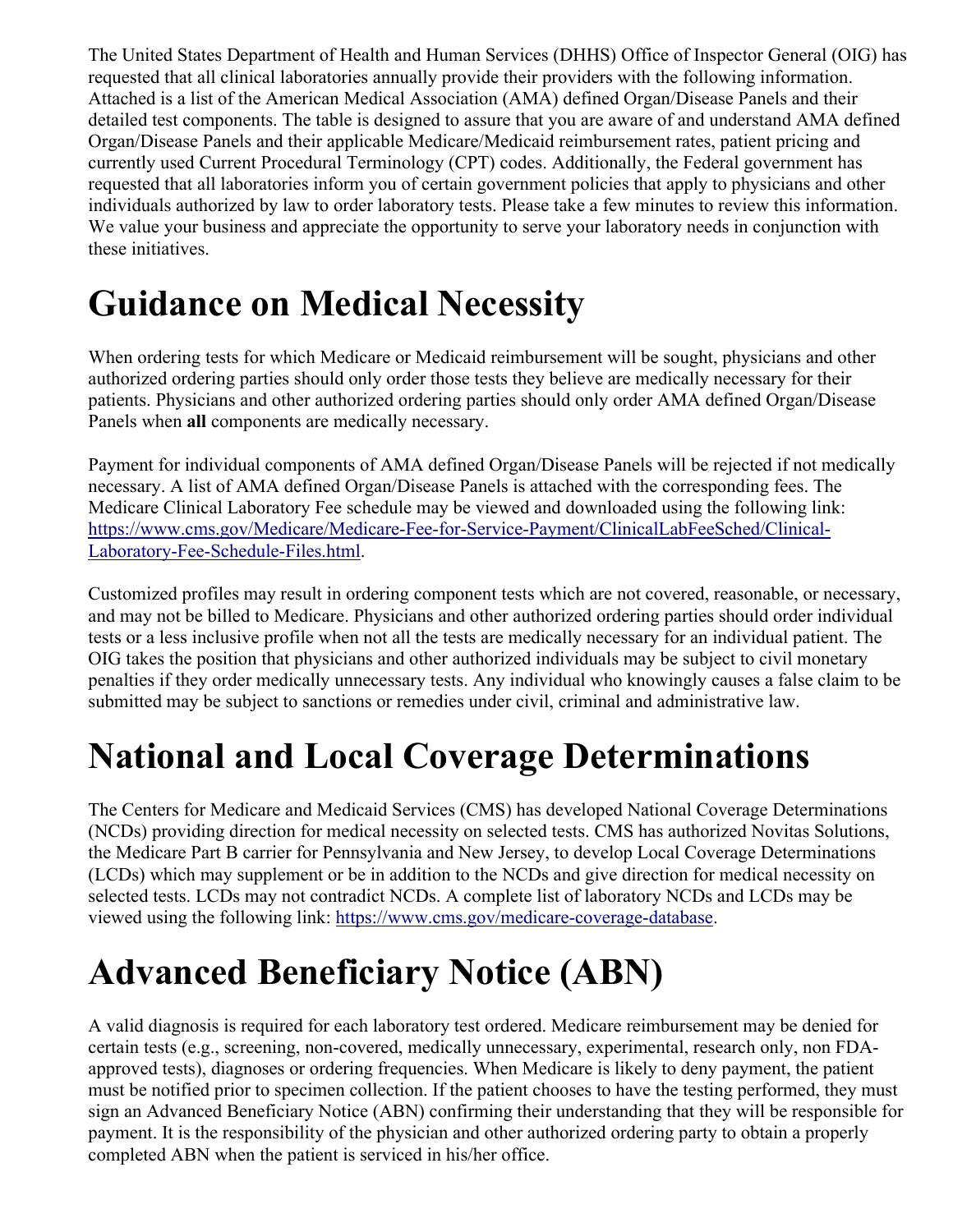# **ICD-10-CM Codes**

Section 4317 of the Balanced Budget Act of 1997 requires the physician or authorized ordering party to submit a diagnosis to the laboratory for submission of a Medicare claim. It is the responsibility of the physician or authorized ordering party to document the diagnosis in the patient's medical record. Information about ICD-10-CM Codes may be viewed using the following link: [https://www.cms.gov/Medicare/Coding/ICD10/index.html.](https://www.cms.gov/Medicare/Coding/ICD10/index.html)

#### **Authorized to Order Laboratory Testing**

The ordering individual is aware that the clinical laboratory may only bill Medicare and Medicaid for tests ordered by a licensed physician or other individual authorized by law to order laboratory tests. If your license has been revoked or suspended, it is your responsibility to immediately notify the laboratory.

### **Questions?**

The physician or authorized ordering party may contact a customer service representative to ensure proper test ordering. A representative may be reached at (877) 402-4221. Technical specialists or consultants in various areas of expertise are available upon request.

#### **2022 AMA RECOGNIZED ORGAN/DISEASE PANELS**

*If individual components are ordered, HNL will bundle as appropriate.* 

| <b>PANEL</b><br><b>ORDER</b><br><b>CODE</b> | <b>PANEL NAME &amp;</b><br><b>COMPONENTS</b>                                                                                                                                                                           | <b>PANEL</b><br><b>CPT</b><br><b>CODE</b> | 2022<br><b>MEDICARE</b> | 2022 PA<br><b>MEDICAID</b> | 2022 NJ<br><b>MEDICAID</b><br><b>ALLOWABLE ALLOWABLE ALLOWABLE</b> |
|---------------------------------------------|------------------------------------------------------------------------------------------------------------------------------------------------------------------------------------------------------------------------|-------------------------------------------|-------------------------|----------------------------|--------------------------------------------------------------------|
| <b>AHEP</b>                                 | <b>Acute Hepatitis Panel</b><br>Hepatitis A Antibody,<br>$IgM$ (HAV Ab, $IgM$ ),<br>Hepatitis B Surface<br>Antigen (HbsAg),<br>Hepatitis B Core<br>Antibody, IgM (HbcAb,<br>IgM), Hepatitis C<br>(HCV) Antibody Screen | 80074                                     | \$47.63                 | \$52.66                    | \$30.00                                                            |
| N/A                                         | <b>Basic Metabolic Panel</b><br>(Calcium, Ionized)<br>Calcium, Carbon<br>dioxide (CO2),<br>Chloride, Creatinine,<br>Glucose, Potassium,<br>Sodium, Urea Nitrogen                                                       | 80047                                     | \$13.73                 | \$11.91                    | \$10.98                                                            |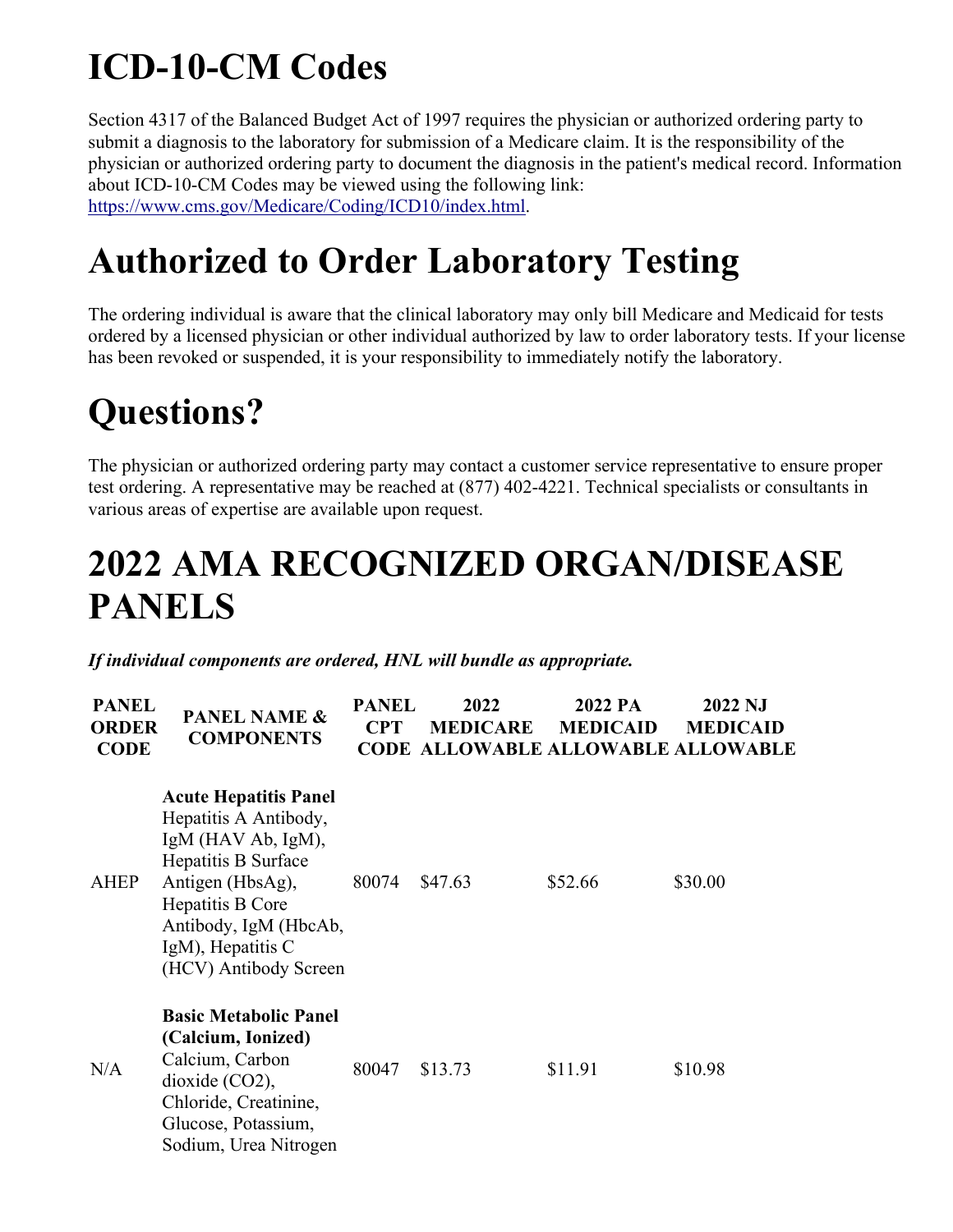(BUN)

| BMP         | <b>Basic Metabolic Panel</b><br>(Calcium, Total)<br>Calcium, Carbon<br>dioxide (CO2),<br>Chloride, Creatinine,<br>Glucose, Potassium,<br>Sodium, Urea Nitrogen<br>(BUN)                                                                                                                                           | 80048 | \$8.46                     | \$9.36  | \$9.30  |
|-------------|-------------------------------------------------------------------------------------------------------------------------------------------------------------------------------------------------------------------------------------------------------------------------------------------------------------------|-------|----------------------------|---------|---------|
| <b>CPMP</b> | Comprehensive<br><b>Metabolic Panel</b><br>Alanine<br>Aminotransferase(ALT),<br>Albumin, Alkaline<br>Phosphatase, Calcium,<br>Carbon dioxide (CO2),<br>Chloride, Creatinine,<br>Glucose, Aspartate<br>Aminotransferase<br>(AST), Potassium,<br>Protein, Total, Sodium,<br>Bilirubin, Total Urea<br>Nitrogen (BUN) | 80053 | \$10.56                    | \$11.69 | \$10.50 |
| <b>ELEC</b> | <b>Electrolyte Panel</b><br>Sodium, Potassium,<br>Chloride, Carbon<br>dioxide (CO2)                                                                                                                                                                                                                               | 80051 | \$7.01                     | \$7.00  | \$5.90  |
| N/A         | <b>General Health Panel</b><br>Comprehensive<br>Metabolic Panel, CBC<br>with Differential,<br><b>Thyroid Stimulating</b><br>Hormone                                                                                                                                                                               | 80050 | Not payable by<br>Medicare | \$43.89 | \$36.00 |
| <b>LFP</b>  | <b>Liver Function Panel</b><br>(Hepatic Function<br>Panel)<br>Alanine<br>Aminotransferase<br>(ALT), Albumin,<br>Alkaline Phosphatase,<br>Aspartate<br>Aminotransferase<br>(AST), Bilirubin, Direct,<br>Bilirubin, Total, Protein,<br>Total                                                                        | 80076 | \$8.17                     | \$9.03  | \$7.00  |